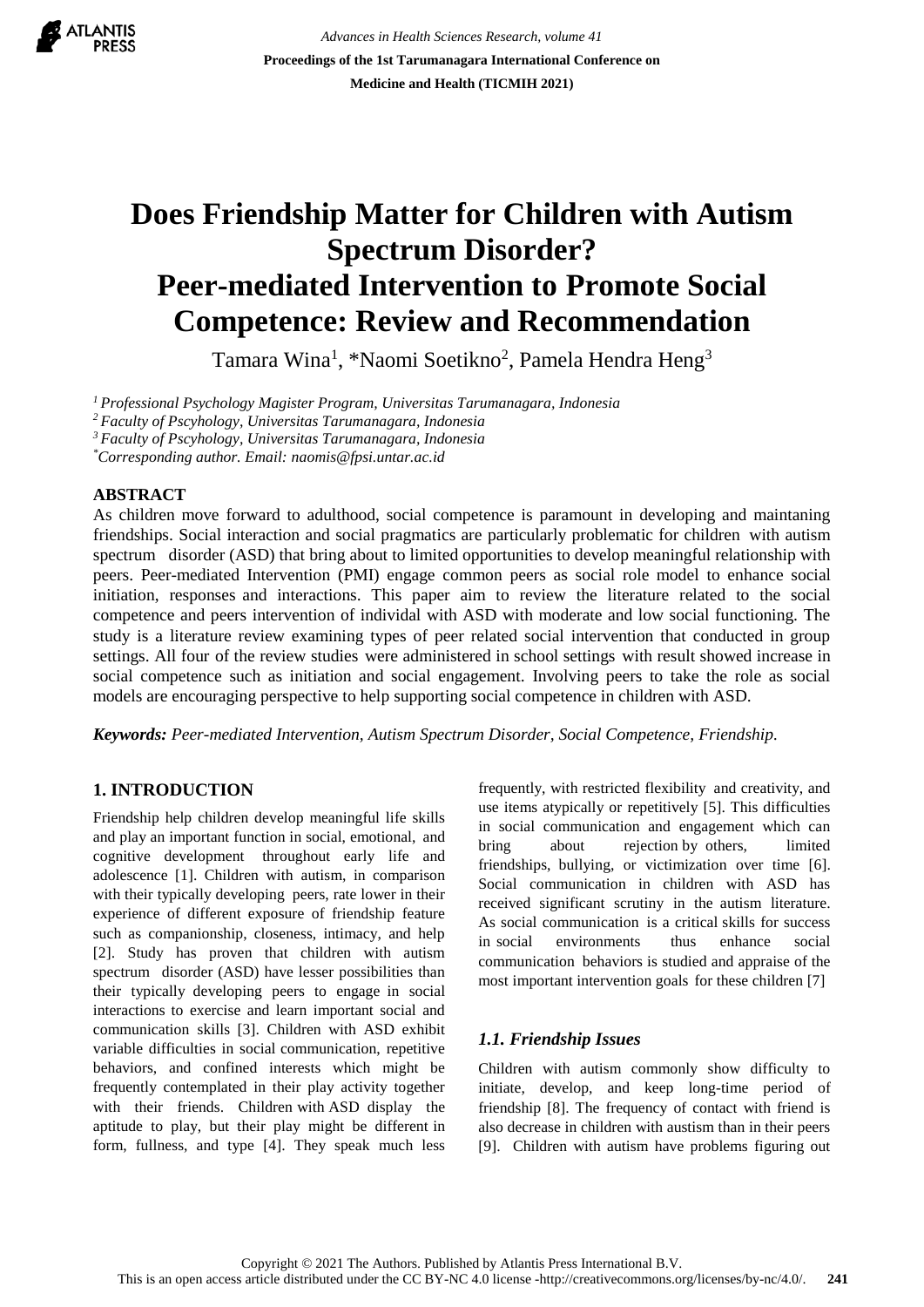and explain the fundamental integral of friendship [9]. They show trouble to relate the knowledge of friendship in a pragmatic way and realistic way [2]. Study had additionally show that children with austism are overall much less happy and sontented with their friendships in comparison with their typically developing peers [10]. The social communication profile is individually different depending on their cognitive skills [11] and that a few children might over-initiate oir carrying on one-sided monologue. This can lead to negative social experience which can result in decrease of social interaction in the future. Therefore, school is in all likelihood to help children with autism to gain the maximum possibilities to increase interaction with their peers and build friendship. As school is a natural setting in which children learn to build relationship.

## *1.2. Peer-Mediated*

Peer-mediated approaches which include Peer-Mediated Intervention (PMI) can cope with these issues with the aid of coaching and teaching children with autism new social abilities and expanding social possibilities within natural environments. It is important to note that there are some posibbility that intervention on social competencies may result in isolation from friends and might not be able to attain optimal benefits from early social communication opportunities and social relationship [1]. Although PMI has been proven powerful, a few study on PMI has flag numerous disussions over the use of PMI to educate social skills to children with autism. A considerable body of studies suggesting the impact of PMI on improving social results for children with ASD which covered different strategies and techniques that had been included into the practice of PMI [12].

Researcher combined different techniques which include adult prompting during peer interactions [13] and visual prompts and scripts [14] with PMI. In different words, PMI will not give huge difference on enhancing social skills for children with autism when PMI stand alone [12]. Research shows that are also other practical issues regarding implementation of PMI. The case where many children with ASD actually have difficulty appreaciating social reinforcers (e.g., a smile or compliment) from friends might decrease the chance of the intervention would be successful and despite the fact that the peers also already receive training [15]. Trained peers, despite of the number of training they get, might find associating with children with autism not a pleasing revel because of the lack or unfitness of social feedbacks from children with ASD [16]. And although PMI has been used to lessen the amount of instruction and direction to coach children to interact and to monitor their progress  $[16]$ , still the presence of grown-up direction and remarks may be reflect to be peculiar in daily interplay amongst children and peers [17].

# **2. METHOD**

This literatur review carried out a systematic searches of electronic databases, journals, and references lists. The systematic evaluation of research aiming to learn about the diverse strategies associated with Peer-mediated to enhance social competence of children with ASD with low as well as moderate social functioning.

# *2.1. Search Procedure*

The search of literature for this study use three electronic database namely ProQuest, SAGE Journals and Google Scholar. The keyword or term inserted into the search fields are "ASD", "PEER MEDIATED", "CHILDREN", "SCHOOL".

# *2.2 Inclusion Criteria*

The literature will be reviewed and needed to meet a set of inclusion criteria to be included in this study. The requirements for inclusion have been (a) study should be in english language (b) studies about peer intervention, (c) included participant diagnosed with ASD among age of 5-12 years, (d) including study about social competence. The age variety of 5-12 years to capture school-aged children with ASD. Interventions had to be applied to improve (a) social competencies, (b) peer communication, or  $(c)$  play. Interventions were applied with typicallly developing peers. Studies have been excluded from this review if the intervention did not address skills required for social interactions and if the study failed to report implementation of social communication or engagement.

## **3. RESULTS**

The collected titles and abstracts of the articles were examined. The search of literature review resulted in four articles. The result is thaa all four studies in the review were conducted in school settings. Study characteristic and outcomes are summarized in Tables 1 and 2.

## **3.1. Participants and Settings**

Characteristics of the participants were divided into two parts, namely the primary participants which is the children with autism and secondary participants, namely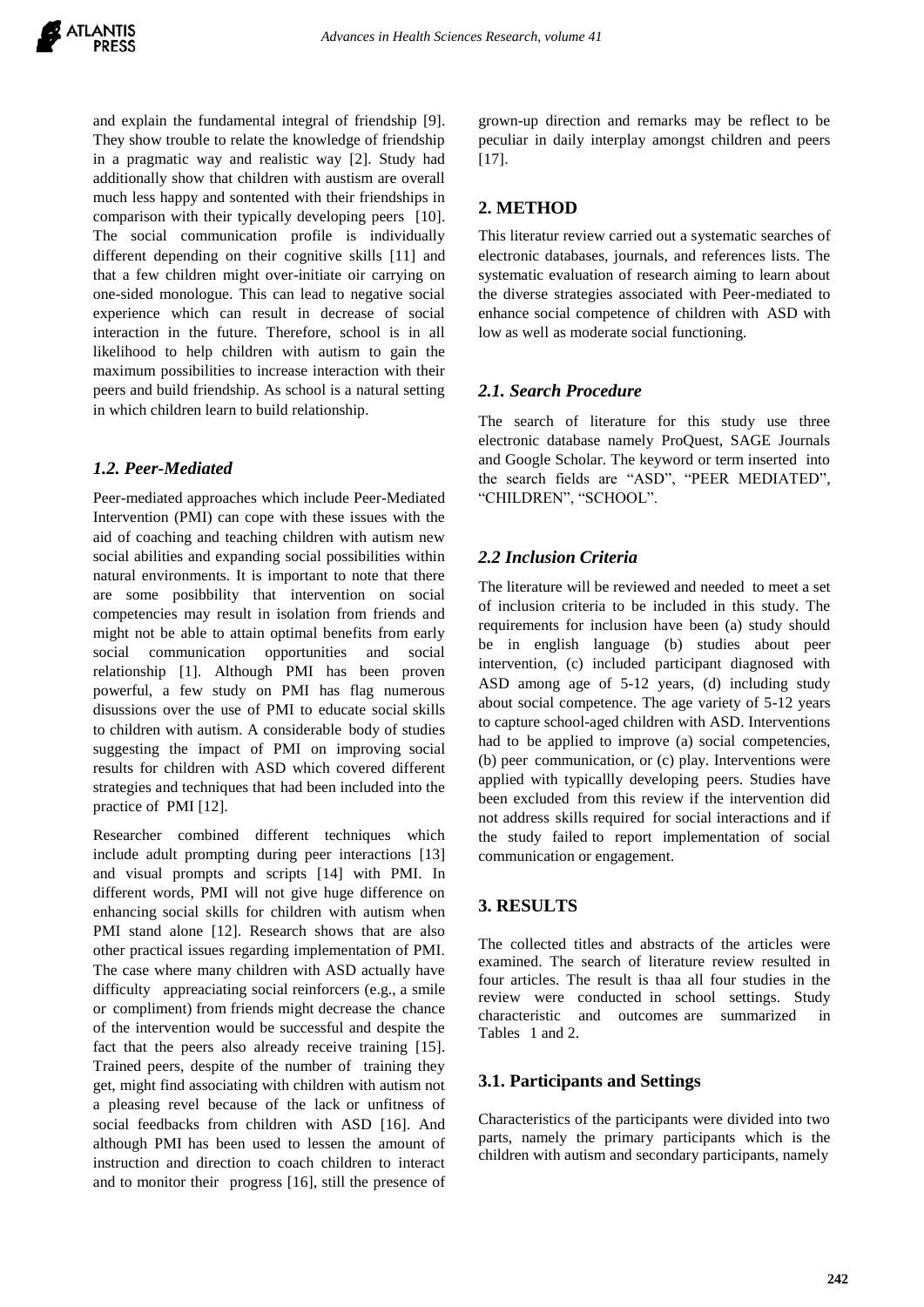|   | <b>Study</b>                         | Intervention                            | Setting                    | Primary           | Secondary                                   | <b>Trainer</b>                                        |  |
|---|--------------------------------------|-----------------------------------------|----------------------------|-------------------|---------------------------------------------|-------------------------------------------------------|--|
| 1 | Alwahbi, A.,<br>and Hua, Y.,<br>2020 | Contigency<br>Contracting               | School,<br>Saudi<br>Arabia | Social Initiation | Social<br>Responses to<br>social initiation | Researchers (3-4<br>sessions/30<br>min)               |  |
| 2 | Kamps, D. et<br>al., 2014            | Peer Networks                           | School                     | Communicative Act | Initiation and<br>Response                  | Researcher                                            |  |
| 3 | Wolfberg, P<br>et al., 2014          | IPG (Integrated<br>Play Group<br>Model) | School,<br><b>USA</b>      | Symbolic Play     | Social<br>Engagement                        | IPG Guide and<br>assistant (24<br>sessions/60<br>min) |  |
| 4 | Radley, K. C.<br>et al., 2014        | Superheroes<br>Social Skills<br>Program | School,<br><b>USA</b>      | Social Engagement | Initiation and<br>Response                  | Trained<br>graduate<br>students (8<br>weeks/30 min)   |  |

#### Table 1. Intervention Characteristics

the peers. Characteristics of the main participants in this study were elementary school students (grades 1 to 6) with an age range of 5-11 years who were diagnosed with ASD. The primary participants in the PMI research article have presented a range of evidence or have been through testing in diagnosing ASD. Four studies provided data on observation reports and verbal statements about the verbal competencies of the participants with ASD such as ("often spoke using…" or "engaged in…"), two of which had determined the criteria for participants with ASD before joining the study, such as "able to pronounce 2 to 3 phrases" or "demonstrates functional communication skills" [18] [2].

The total number of primary participants was 59 participants with 52 (88%) male participants and 7 (12%) female participants. The mean age of all the main participants was 8 years (age range 5-11 years). A total of 55 (93%) main participants reported having moderate language skills, 4 (7%) main participants reported having low social skills and social attachment.

## **3.2. Dependent Variables**

All dependent variables focused on the skills needed to interact with peers. Most of the dependent variables can be categorized as social engagement which focuses on communication skills, initiation and response and play engagement which focuses on behavior in play activities such as joint engagement and symbolic play.

# **3.3. Peer training**

Peers in the studies had been decided on with the help of using teacher recommendation. Teachers nominated the peers as "good role models" for social and communication skills and a few even are above average in terms of educational abilities. Peers had been taught and trained before participating in the peer interventions.

The training was mainly done by researcher with the assist of the school staff. All four studies included a peer training session before the intervention and no separate training for the children with ASD. Peers were trained in workshop training and then placed to interact and start socialize with children with ASD. During those socializations, the trainer main role was to support and facilitate the interactions among children with ASD and the peers.

## **3.4. Social Validity**

There are two studies that describe social relationships among participants, peers and teachers. Radley et al use two measuring tools in looking at the structure of relationships and the course of social relationships. The first measuring tool is Friendship survey [19] which looks at the reliability of children's social networks and the second measuring tool is a modification of the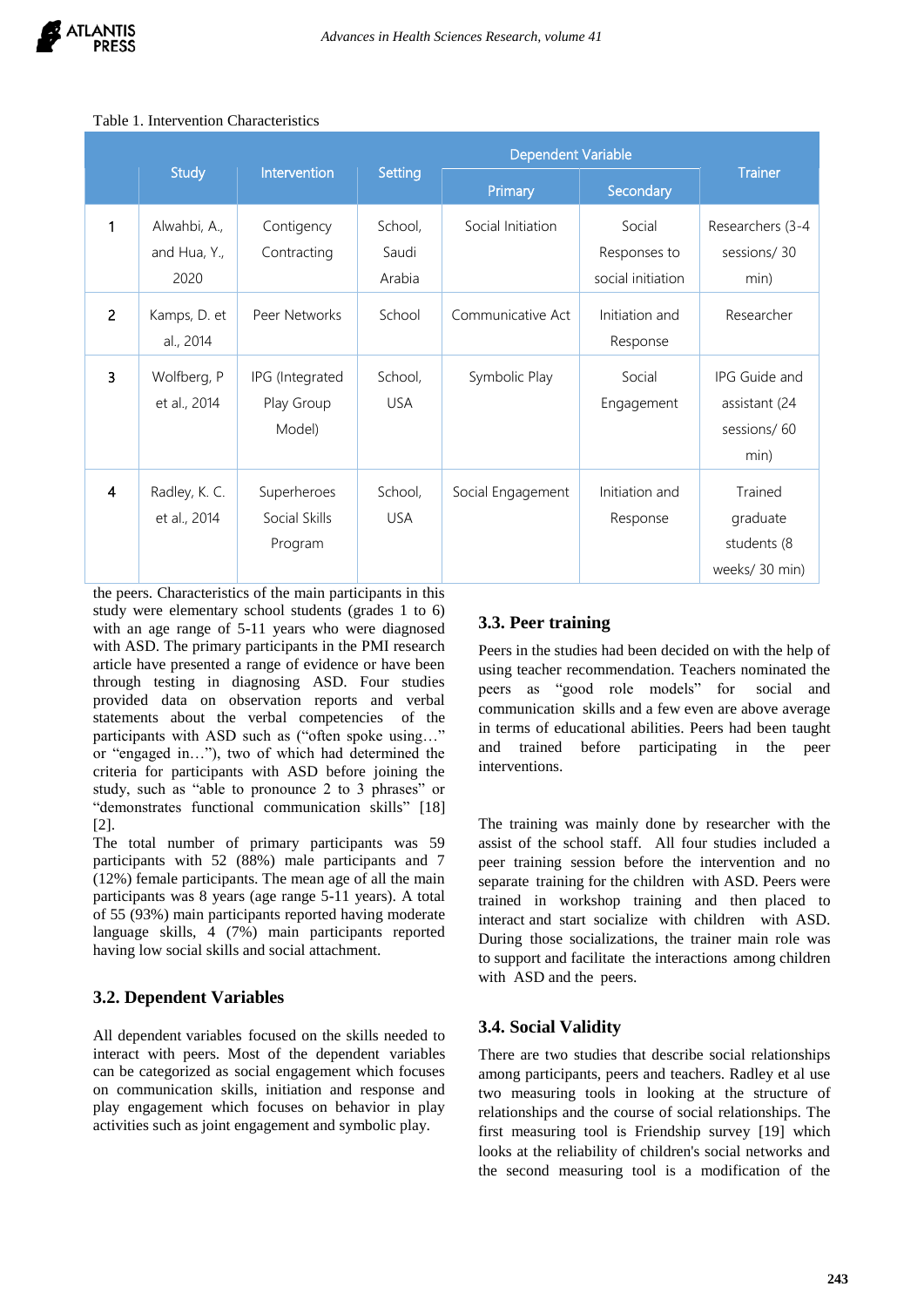|  |  | CIRP, namely Child Intervention Acceptability with the |  |
|--|--|--------------------------------------------------------|--|
|  |  |                                                        |  |

program consisting of three to five participants with

|                |                                | Gender          |                |                          |          |                | <b>Social Functioning</b> |
|----------------|--------------------------------|-----------------|----------------|--------------------------|----------|----------------|---------------------------|
| <b>No</b>      | <b>Study</b>                   | <b>Diagnose</b> | <b>Boy</b>     | Girl                     | Age      | $\mathsf{N}$   |                           |
|                | Alwahbi, A., and Hua, Y., 2020 | ASD             | 3              | $\overline{\phantom{a}}$ | $8 - 11$ | 3              | Moderate                  |
| $\overline{2}$ | Kamps, D. et al., 2014         | <b>ASD</b>      | $\overline{4}$ | Ξ.                       | $6 - 7$  | $\overline{4}$ | Moderate                  |
| 3              | Wolfberg, P et al., 2014       | ASD             | 41             | $\overline{7}$           | $5 - 10$ | 48             | Moderate                  |
| $\overline{4}$ | Radley, K. C. et al., 2014     | <b>ASD</b>      | $\overline{4}$ | Ξ.                       | $9 - 10$ | $\overline{4}$ | Low                       |
|                | Total                          | 52              | 7              |                          | 59       |                |                           |

rating method. The CIRP results showed that both children with ASD and their peers found the intervention very acceptable. Kamps et al [18] used the Teacher/ Implementer Satisfaction Survey aimed towards teachers to assess the feasibility of implementation, the benefit of the program and the perceived advantages of the program for children with ASD and their friends.

## **3.5. Literature Overview**

1) Alwahbi, A., and Hua, Y., [12] conducting research on contingency contracts in inclusive primary school settings in Saudi Arabia to measure social initiation. The study indicate that peer training without adult encouragement and reinforcement did not result in a significant increase in social interaction. However, when the participants signed their contingency contract,

#### Table 2. Participants Characteristics

the final result showed that there was a positive change. Contingency Contracts help prepare them with guidance and reinforcement, peers engage in a much higher number of interactions and the increased frequency of peer social initiation results in an increased number of social feedbacks from students with ASD.

2) Kamps, D. et al., [18]. The aim of this reserach was to assess the impact of peer network intervention in improving communicative acts in elementary school students with ASD. The results of the reserach in testing the application of peer networks and in person teaching of communication skills were that there was a notable improvement in communication among all four candidate during the intervention session. An increase in initiation was seen in two participants, while an increase in responses for three participants.

3) Wolfberg, P. et al., [20] wanted to study about symbolic play and social engagement of children with ASD. The research was run in elementary schools in the USA using the Integrated Play Group Model (IPG). The IPG is designed as part of an intervention or therapy varying ability levels and an adult facilitator. This group gather continuosly at selected locations consistent with the selection of game materials and activities that are motivating and beneficial to encouraging joint-attention, imitation, social reciprocity, and imaginary play. The outcomes of the study reveal that after participating in the IPG intervention for three months, children with ASD indictae a significant improvement in both symbolic play and social play compared to the baseline phase three months before the intervention. Specifically, each analysis revealed an increase in functional and symbolic pretend play behavior.

4) Radley, K. C. et al., [19]. This study was conducted in elementary schools in the USA on four students with ASD aged 9-10 years using the Superheroes Social Skill Program method. Superheroes social skills training program is a social skills training program that aims to generalize and maintain social skills. Instruments in Superheroes Social Skills training use many interesting media tools such as videos, posters, role-playing narrative scripts, etc. in their implementation. The results of the Superheroes Social Skills program research show that all participants social engagement skills were altogether improved. This suggests that combining several generalization. strategies can improve the generalizability of school-based social skills training presented in social skills groups. There are also supporting results of this study which show a positive generalization effect for the video modeling intervention strategy and peer-mediated intervention for the promotion of social skills.

# **4. DISCUSSION**

Findings from this review support the ability of a practitioner to effectively intervene to improve social competencies for children with ASD. The author wanted to determine which specific strategies appropriate for use in school settings in improving the skills to start and build friendship for children with ASD. Specifically, this review finds that social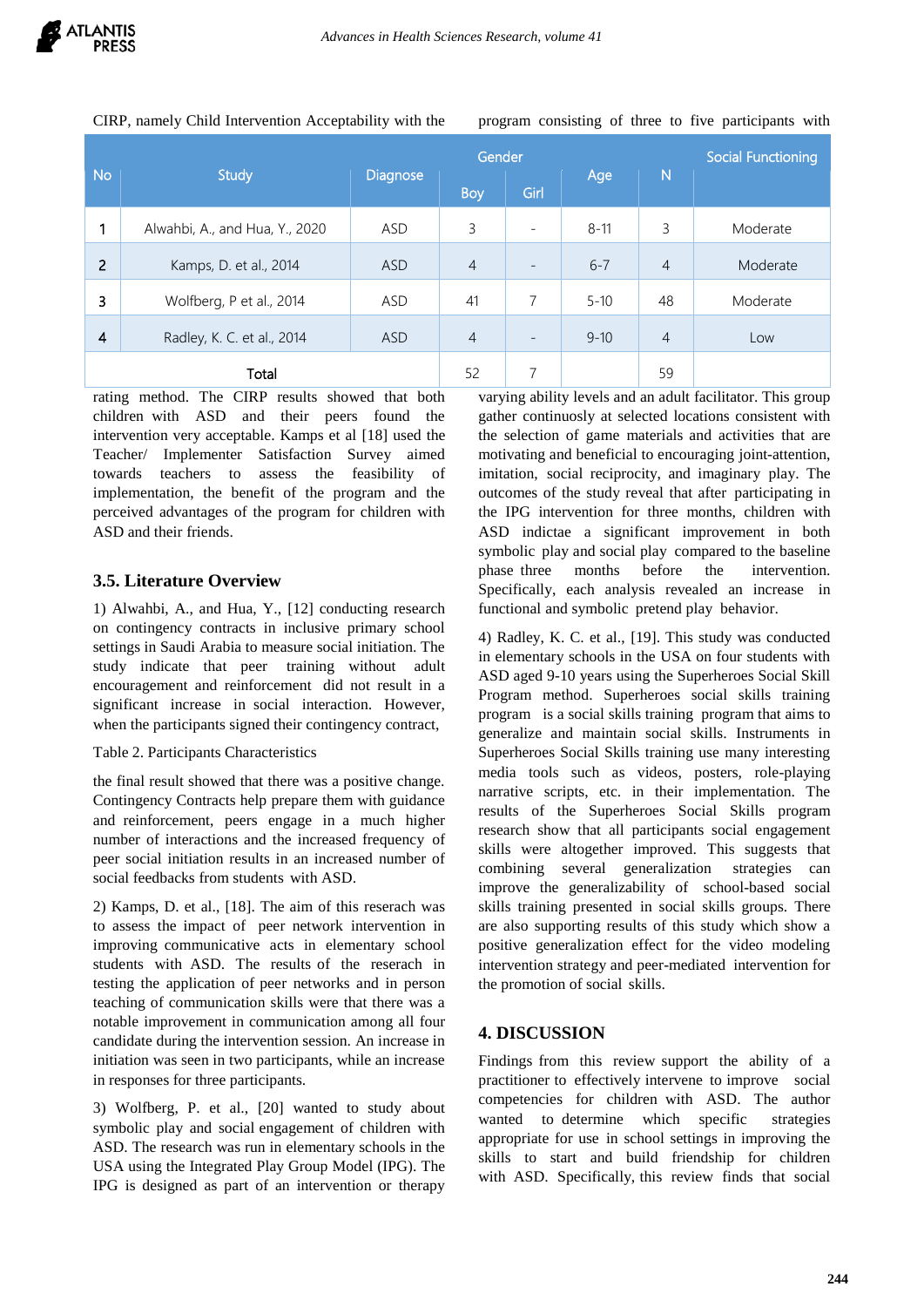initation, participation, complexity and creativity in building relationship can be increase with targeted intervention. The strongest interventions in this review used a contigency contract [12] to demonstrate social interactions with the help of prompting and reinforcement [21]. Next is the findings in IPG that demonstrated after participation in a 3-month IPG intervention, the children with ASD showed important achievement in social play. Report also said that IPG intervention increase overall in all active play behaviors [20]. Generalization of social skills is crucial to develop social competence in children with ASD [22]. Stokes and Osnes [23] proposed several categories of generalization that may improve the generalizability of social skill training which was prove in the study by Radley et al [19] which then show improvement in overall social engagement.

## **5. CONCLUSION**

The targeted social competence (i.e., initiations, responses, social interaction, play) in PMIs aim to help children with autism to learn and sustain meaningful relationships with peers. PMI is a great intervention to improve social competence if it's combine with other teachnique and strategies such as contigency contract or integrated play to maximize the output result. PMI also applicable for school-based management to increase social competencies for children with or without difficulties. To help sustain and manage new social skills, children with ASD should be encourage to practice and expereince different social settings with their peers outside of the settings where the intervention was conducted.

# **ACKNOWLEDGEMENTS**

The author wish to thank all colleagues for their help and the support of NS and PHH for their critical input in the process of drafting this literature review.

## **REFERENCES**

[1] Vitaro, F., Boivin, M., & Bukowski, W. M., "The role of friendship in child and adolescent psychosocial development.," in *Handbook of peer interactions, relationships, and groups*, In K. H. Rubin, W. M. Bukowski & B. Laursen (Eds.) ed., New York, NY, The Guilford Press, 2009, pp. 568-585.

- [2] Locke, J., Williams, J., Shih, W., & Kasari, C., "Characteristics of socially successful elementary school-aged children with autism," *Journal of Child Psychology and Psychiatry,*  vol. 58, no. 1, pp. 94-102, 2017. DOI: https ://doi.org/10.1111/jcpp.12636
- [3] Chamberlain, B., Kasari, C., & Rotheram-Fuller, E., "Involvement or isolations? The social networks of children with autism in regular classrooms," *Journal of Autism and Developmental Disorders,* vol. 37, no. 2, pp. 230-242, 2007.
- [4] Bodison, S. C., "Developmental dyspraxia and the play skills of children with autism," *American Journal of Occupational Therapy,*  vol. 69, 2015.
- [5] Chang, Y. C., Shih, W., Landa, R., Kaiser, A., Kasari, C., "Symbolic play in school-aged minimally verbal children with autism spectrum disorder," *Journal of Autism and Developmental Disorders,* vol. 48, pp. 1436- 1445, 2018. DOI: https ://doi.org/ 10.1007/s10803-017-3388-6
- [6] Rowley, E., Chandler, S., Baird, G., Simonoff, E.,Pickles, A., Loucas, T., & Charman, T., "The experience of friendship, victimization and bullying in children with an autism spectrum disorder," *Research in Autism Spectrum Disorders,* vol. 6, pp. 1126-1134, 2012. DOI: 10.1016/j.rasd.2012.03.004
- [7] Paul R, Orlovski S, Marcinko H, et al., "Conversational behaviors in youth with highfunctioning ASD and Asperger syndrome.," *Journal of Autism and Developmental Disorders 39:,* vol. 39, pp. 115-125, 2009.
- [8] Rodríguez-Medina, J., Rodríguez-Navarro, H., Arias, V. et al., "Non-reciprocal Friendships in a School-Age Boy with Autism: The Ties that Build?.," *J Autism Dev Disord,* vol. 48, pp. 2980-2994, 2018. DOI: doi.org/10.1007/s10803-018-3575-0
- [9] Bauminger, N., Solomon, M., Aviezer, A., Heung, K., Brown, J., & Rogers, S. J., "Friendship in high-functioning children with autism spectrum disorder: Mixed and non-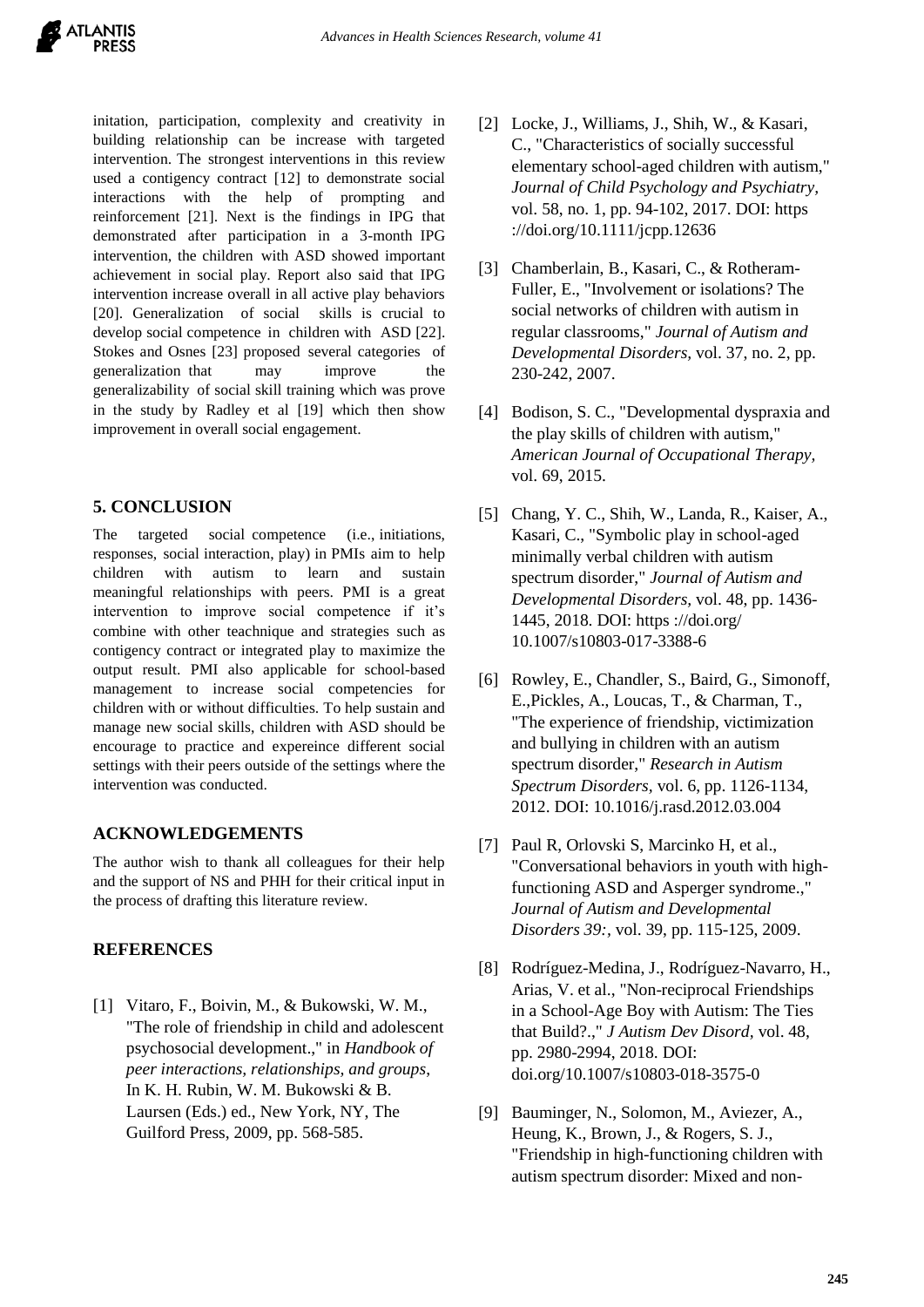mixed dyads.," *Journal of Autism and Developmental Disorders,* vol. 38, no. 7, pp. 1211-1229, 2008. DOI: doi.org/10.1007/s1080 3-007-0501-2.

ATLANTIS

- [10] Petrina, N., Carter, M., Stephenson, J., & Sweller, N., "Friendship satisfaction in children with autism spectrum disorder and nominated friends.," *Journal of Autism and Developmental Disorders,*  vol. 47, no. 2, pp. 384-392, 2017. DOI: https ://doi.org/10.1007/s1080 3-016-2970-7
- [11] R, Paul, "Promoting social communication in high functioning individuals with autistic spectrum disorders.," *Child and Adolescent Psychiatric Clinics,* vol. 12, pp. 87-106, 2003.
- [12] Alwahbi, A., Hua, Y., "Using contigency contracting to promote social interactions among students with ASD and their peers," *Behaviour Modification,* pp. 1-24, 2020. DOI: doi.org/10.1177/0145445520901674
- [13] Banda, D. R., Hart, S. L., & Liu-Gitz, L., "Impact of training peers and children with autism on social skills during center time activities in inclusive classrooms," *Research in Autism Spectrum Disorders,* vol. 4, no. 4, pp. 619-625, 2010. DOI: http:// dx.doi.org/10.1016/j.rasd.2009.12.005
- [14] Harper, C. B., Symon, J. B. G., & Frea, W. D., "Recess is time-in: Using peers to improve social skills of children with autism.," *Journal of Autism and Developmental Disorders,* vol. 38, no. 5, pp. 815-826, 2008. DOI: http://dx.doi.org/10.1007/s10803- 007-0449-2
- [15] Taylor, B., "Improving the social behavior of children with autism," in *Teaching social skills to people with autism: Best practices in individualized interventions*, In A. Bondy & M. Weiss (Eds.) ed., Woodbine House, Inc. Thiemann,, 2013, pp. 1-24.
- [16] Carter, E. W., Sisco, L. G., & Chung, Y., "Peer-mediated support interventions. In R. McCauley & P. A. Prelock (Eds.)," in *Treatment of autism spectrum disorders: Evidence-based intervention strategies for communication and social interactions*, Peermediated support interventions. In R.

McCauley & P. A. Prelock (Eds.) ed., Paul H. Brookes Publishing Co., 2012, pp. 221-254.

- [17] Crick, N. R., & Dodge, K. A. (1994)., "A review and reformulation of social information-processing mechanisms in children's social adjustment.," *Psychological Bulletin,* vol. 115, no. 1, pp. 74-101, 1994. DOI: http://doi.org/10.1037/0033- 2909.115.1.74
- [18] Kamps, D., Mason, R., Thiemann-Bourque, T., Feldmiller, S., Turcotte, A., Miller, T., "The use of peer network to increase communicative acts of students with autism spectrum disorders," *Focus on Autism and Other Developmental Disabilities,*  vol. 29, no. 4, pp. 230-245, 2014.
- [19] Radley, K.C., Ford, W.B., Battaglia, A.A., McHugh, M.B., "The effects of a social skills training package on social engagement of children with autism spectrum disorders in generalized recess setting," *Focus on Autism and Other Developmental Disabilities,* vol. 29, no. 4, pp. 216-229, 2014. DOI: 10.1177/1088357614525660
- [20] Wolfberg, P., DeWitt, M., Young, G.S., Nguyen, T., "Integrated Play Groups: Promoting Symbolic Play and Social Engagement with Typical Peers in Children with ASD Across Settings," *J Autism Dev Disord,* 2014. DOI: 10.1007/s10803-014- 2245-0
- [21] Harper, C. B., Symon, J. B. G., & Frea, W. D. (2008)., "Recess is time-in: Using peers to improve social skills of children with autism," *Journal of Autism and Developmental Disorders,* vol. 38, no. 5, pp. 815-826, 2008. DOI: http://dx.doi.org/10.1007/s10803- 007- 0449-2
- [22] Nuernberger, J. E., Ringdahl, J. E., Vargo, K. K., Crumpecker, A. C., & Gunnarsson, K. F., "Using a behavioral skills training package to teach conversation skills to young adults with autism spectrum disorders," *Research in Autism Spectrum Disorders,* vol. 7, pp. 411- 417, 2013.
- [23] Stokes, T., & Osnes, P., "An operant pursuit of generalization," *Behavior Therapy,* vol. 20,